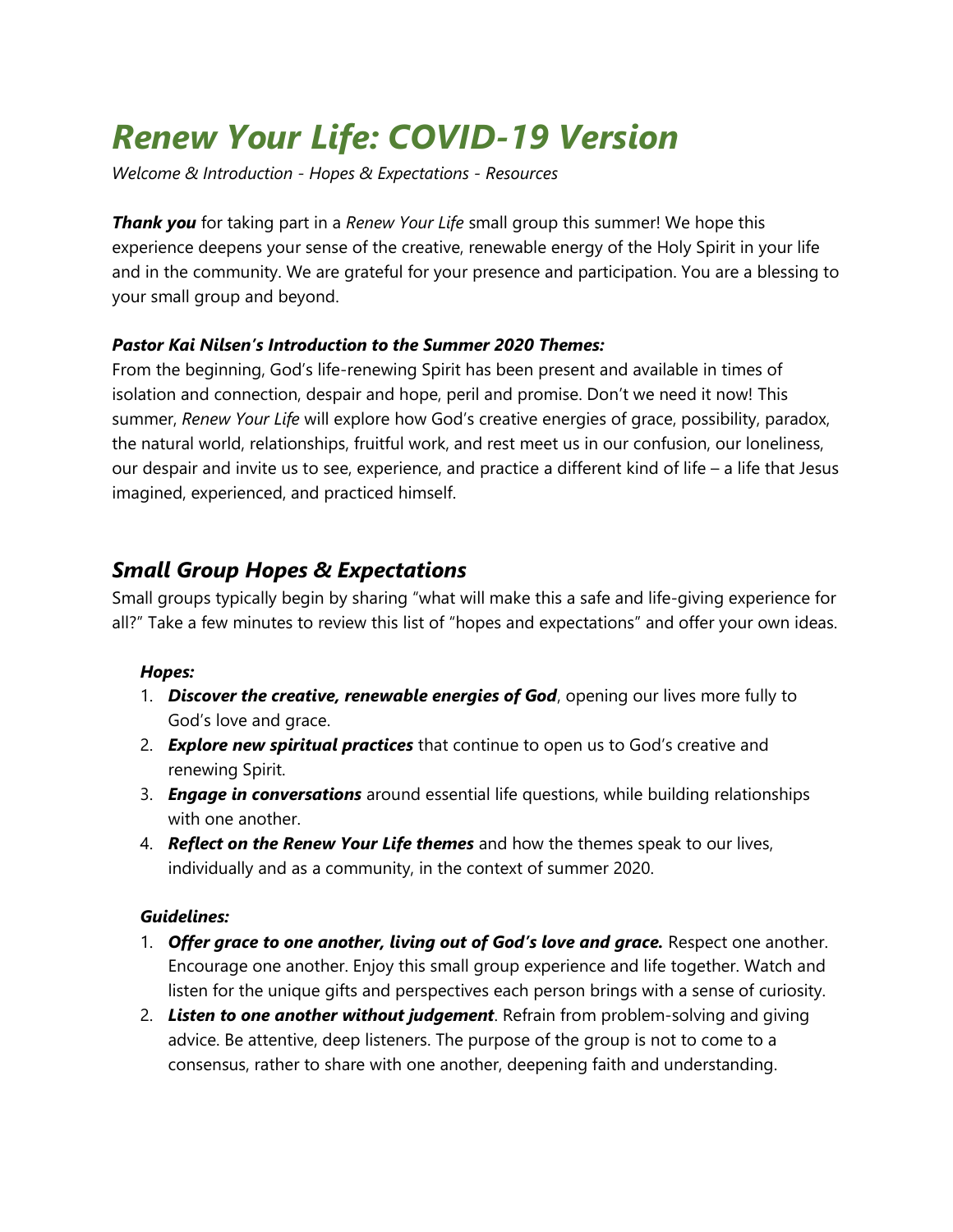- 3. *Be consistent in attending & participating whenever possible*. Others in your group are looking forward to your insights and you will want to hear their ideas and stories. Take part in the faith practices and readings, as much as it is possible for you.
- 4. *Practice confidentiality* with all that is shared in the group, to create an atmosphere of openness and trust and to honor each person (unless explicitly given permission to share with others).
- 5. *Talking and listening are both gifts.* Watch the amount of "air time" in the group, so that everyone has a chance to share and the conversation is generally balanced among those in the group.
- 6. *Start and end on time*. If you're running late, feel free to join the conversation that is already taking place, when you arrive. If you are meeting virtually, try to join a few minutes before the start time, to allow time for any technical difficulties.

#### *Additions from your group:*

*Your dates and times:*

# *Sermon Themes & Dates*

#### *Summer Sermon Series*

Here are the dates and themes for the summer 2020 sermons. Listening to the sermons is totally optional and not necessary to take part in a small group. You can listen on-line at: <https://incarnationmn.org/worship/this-sunday/>

- May 31 Pentecost: The Spirit of Life
- June 7 Grace: When is enough, enough?
- June 14 Possibility: New things
- June 21 Paradox: The struggle is real
- June 28 Natural world: Let beauty inspire you
- July 5 Relationships I: We need each other
- July 12 Relationships II: An epidemic of loneliness
- July 19 Fruitful Work: Your daily life matters
- July 26 Rest: Finding a new rhythm

## *Winter Sermon Series*

The RYL themes were also part of a winter sermon series. You can listen on-line at: <https://incarnationmn.org/listentopastsermons/>